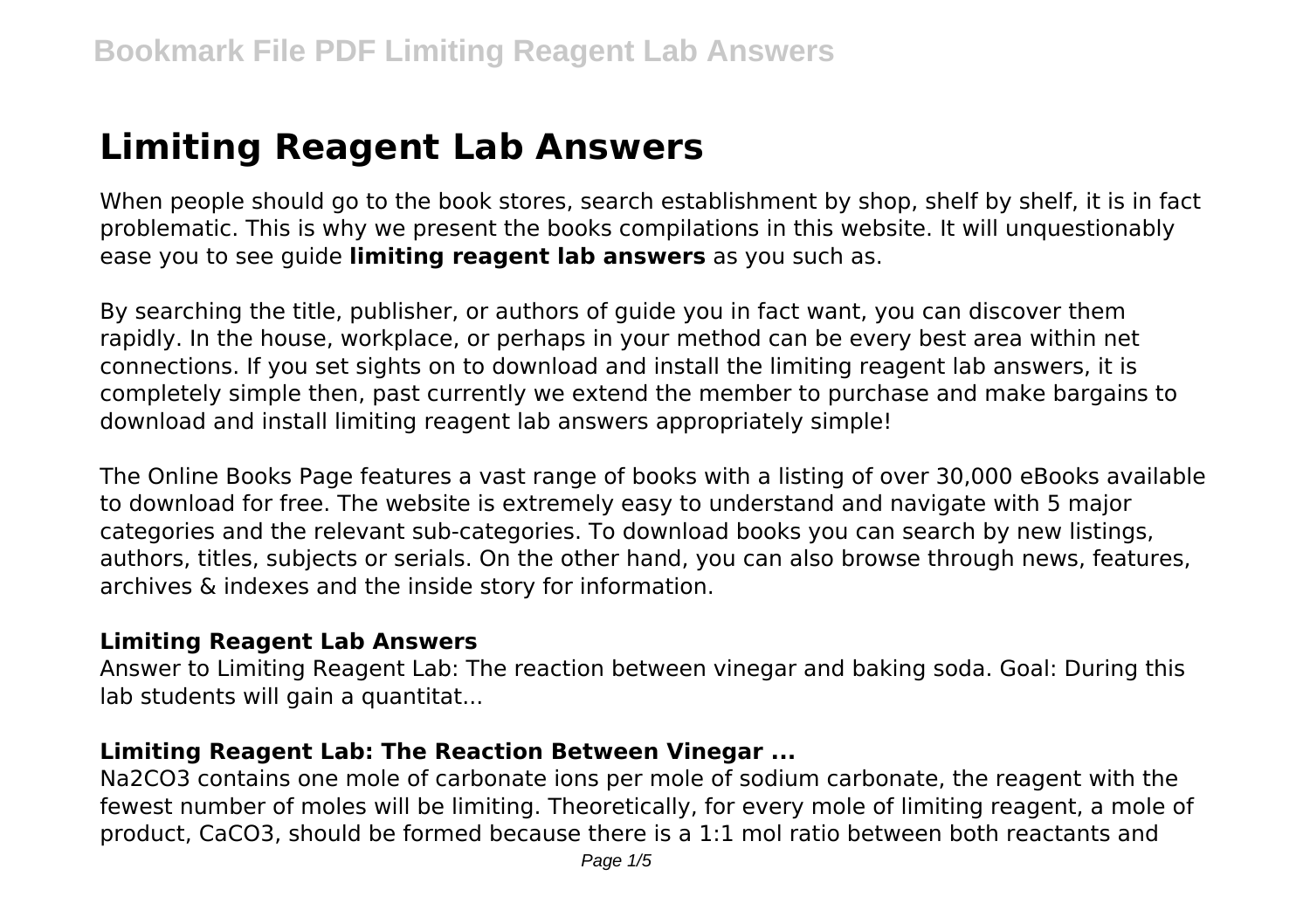CaCO3 in the balance reaction above. This is called the theoretical yield (in

# **STOICHIOMETRY - LIMITING REAGENT**

In a chemical reaction, the limiting reagent is the reactant that determines how much of the products are made. The other reactants are sometimes referred to as being in excess, since there will be some leftover after the limiting reagent is completely used up. The maximum amount of product that can be produced is called the theoretical yield.

#### **Limiting reagents and percent yield (article) | Khan Academy**

4. Compare the amount of product made by each reagent. 5. The limiting reagent is the one that produces the least amount of product. That reagent is the equivalent of my ham, and is the one that any subsequent calculations should be based on. The above may sound confusing. In this experiment you know the concentration and the volume of the two

#### **Experiment 4 Stoichiometry : Limiting Reagents & % Yield ...**

If you used all the HCl and the  $pH > 7$ , then all the HCl has been used and there is excess NaOH and HCI is the limiting reactant. If  $pH = 7$ , then both reactants have been completely used and...

# **about limiting reagent lab...................? | Yahoo Answers**

precipitate forms when Na3PO4 is added, then the sodium phosphate was the limiting reagent. If a precipitate forms when BaCl2 is added, then barium chloride was the limiting reagent. In this experiment, the BaCl2·2H2O and Na3PO4·12H2O will be provided in containers labeled Reactant 1 and Reactant 2. During the online submission of the lab report, you

# **EXPERIMENT Stoichiometry and Limiting Reagents**

1 A limiting reactantis the reagent that is completely consumed during a chemical reaction. Once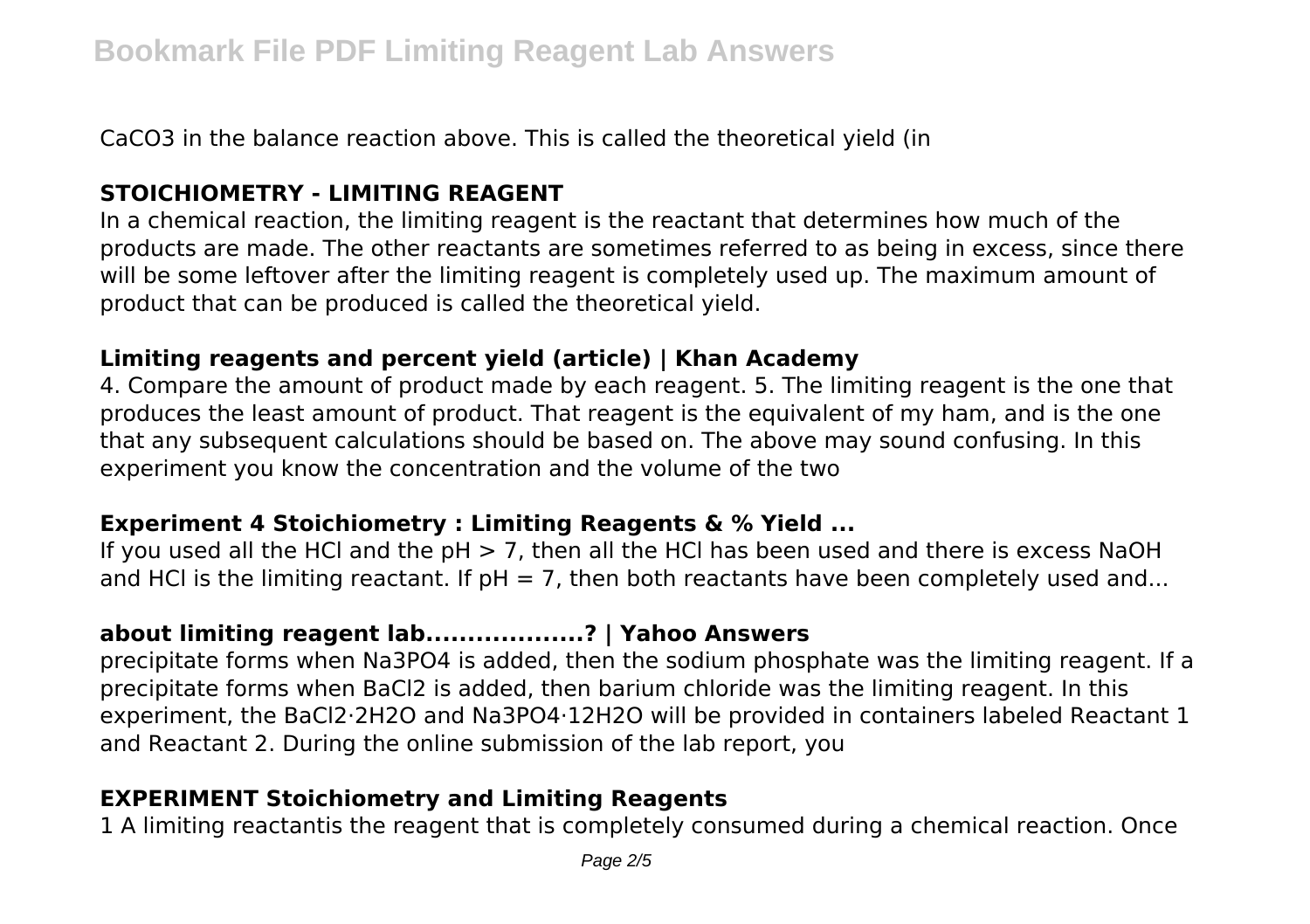this reagent is consumed the reaction stops. An excess reagentis the reactant that is left over once the limiting reagent is consumed.

#### **Experiment 4 - Limiting Reactant**

A sample of CaCl2⋅2H2O/K2C2O4⋅H2O solid salt mixture is dissolved in ~150 mL de-ionized H2O. The oven dried precipitate has a mass of 0.365 g. The limiting reactant in the salt mixture is K2C2O4⋅H2O. CaCl2⋅2H2O (aq) + K2C2O4⋅H2O (aq) ---> CaC2O4⋅H2O (s) starting material (SM) + 2KCl (aq) + 2H2O (l) product

#### **experiment 8 limiting reactant Flashcards | Quizlet**

In a separate reaction of calcium chloride and potassium hydroxide (performed in Part B of this experiment), you will calculate the limiting reagent, theoretical yield, and percent yield after collection of the calcium hydroxide product. The balanced reaction is shown below. CaCl2(aq) +  $2KOH(aq) \rightarrow Ca(OH)2(s) + 2KCl(aq)$ 

# **Experiment 3 Limiting Reactants**

Thus, since H 2 will produce less of the product, it is the limiting reagent and N 2 is the excess reagent. Here the theoretical yield is 0.93 mol NH 3. Note that for the problems in today's lab we will then convert the mol of product to grams using its molar mass. Percent Yield. It is often important to calculate the percent yield of a reaction.

# **Lab 5 Introduction | Chemistry I Laboratory Manual**

Determining Reactants and Products in a Solution of DNA. In this limiting reagents problem, students are given random volumes and concentrations of DNA solutions and are asked to predict what will remain after a reaction has occurred. Students can check their prediction…. Get Info Go.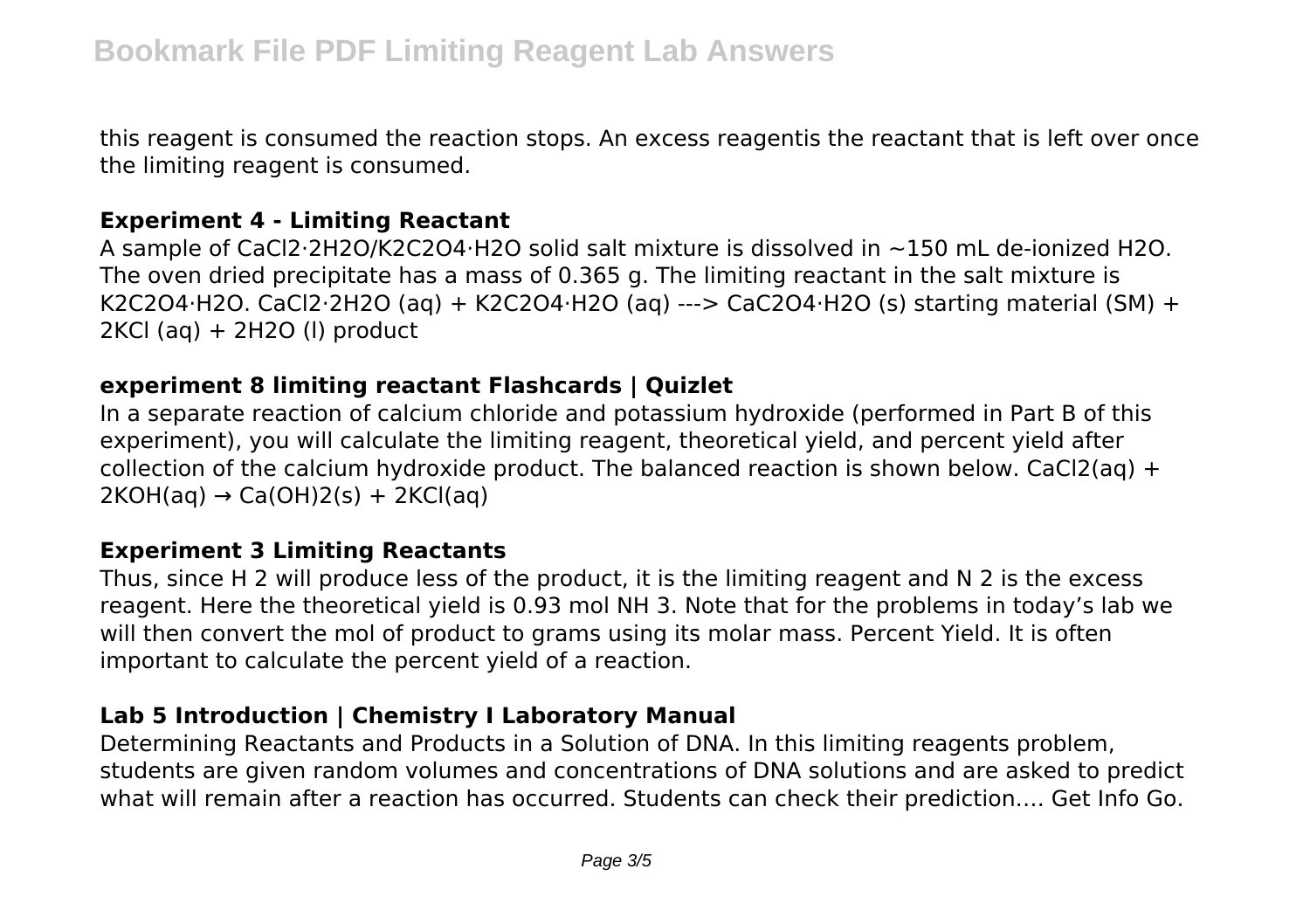# **ChemCollective: Autograded Virtual Labs**

The 1 mole of oxygen limits the amount of product formed. The oxygen is the limiting reactant for this reaction. The mole ratio of the reactants and the actual amount of the compounds put into the reaction determine the amount of product formed.

#### **Stoichiometry and Limiting Reactant | Carolina.com**

CHM 111 Lab 5 Limiting Reactant Jessica Morales. Loading... Unsubscribe from Jessica Morales? ... Limiting Reagent and Percent Yield - Duration: 12:55. Ben's Chem Videos 356,244 views.

#### **CHM 111 Lab 5 Limiting Reactant**

A limiting reactant is a reagent that's completely consumed throughout a chemical. It will be wholly absorbed in the reaction and limits the amount of product you can make. Then you'll correctly recognize the limiting reactant. Whichever reactant provides the smallest sum of that specific product is the limiting reagent.

#### **Limiting Reactant Worksheet Answers**

Instructions Before viewing an episode, download and print the note-taking guides, worksheets, and lab data sheets for that episode, keeping the printed sheets in order by page number. During the lesson, watch and listen for instructions to take notes, pause the video, complete an assignment, and record lab data. See your classroom teacher for specific instructions.

# **Chemistry 803: Limiting Reactants | Georgia Public ...**

Guided Activity, Lab: Duration 30 minutes: Answers Included No: Language English: Keywords balancing, leftovers, limiting reagents, products, reactants: Simulation(s) Reactants, Products and Leftovers (HTML5) Author(s) laura peck: Contact Email laura.peck@mnps.org: School / Organization metro nashville public schools ...